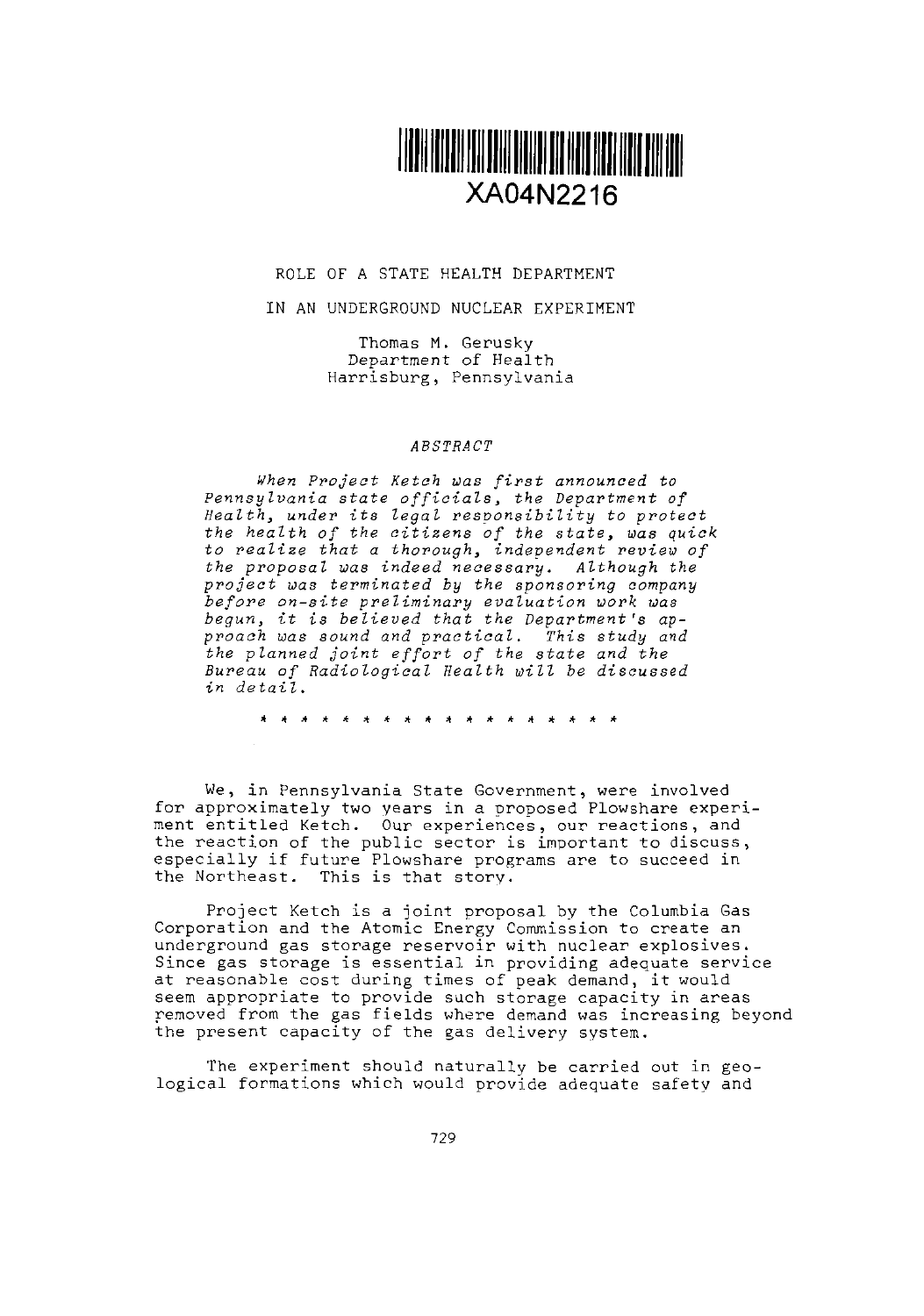still fulfill the requirements for adequate gas storage. Pennsylvania seemed to be an ideal location for such an experiment because of its location in the rapidly growing Northeast and its tight geological structure.

Early in 1966, we were officially informed that the Columbia Gas System Service Corporation and the Atomic Energy Commission were seriously considering Pennsylvania as a site for the Ketch experiment. My first reaction, and I think the reaction of many state officials, was one of disbelief. A nuclear device being exploded in our backyard? Unbelievable! Nevada, with its sparse population and open spaces, was a far cry from the populated Northeast.

However, after we recovered from the initial shock and began to consider the situation in more detail, we all realized that it was not our responsibility to react from emotion, but only from cold, hard, fact and reason.

What were our responsibilities? Only one--to evaluate the experiment from the standpoint of public health and safety and approve or disapprove of the proposal. But immediately, many other obvious questions arose. What were the facts? What kind of information did we need to evaluate the project? Where would we get the expertise to evaluate information we did receive? And, although it was never really raised in public, one question continued to gnaw in the backs of cur minds . . "Could the Atomic Energy Cmmission be relied upon to conduct the experiment in the safest possible manner, especially when they were also attempting to promote the use of nuclear explosions by showing that such projects could be conducted at reasonable costs?" Did the AEC have a review mechanism similar to that which has worked so effectively in the reactor licensing program? What was this mechanism?

Very little information was immediately available on the safety aspects of underground nuclear explosives. Th<br>literature was almost devoid of good references. How muc of the information was classified and could we gain access to it?

Meetings were held with representatives of the various state agencies which would have to be involved. The list is longer than one would imagine. Besides the Department of Health, it included:

- 1. The Department of Forests and Waters, which was responsible for leasing the use of state lands;
- 2. The Department of Mines and Mineral Industries, which has responsibilities for gas and oil well drillings;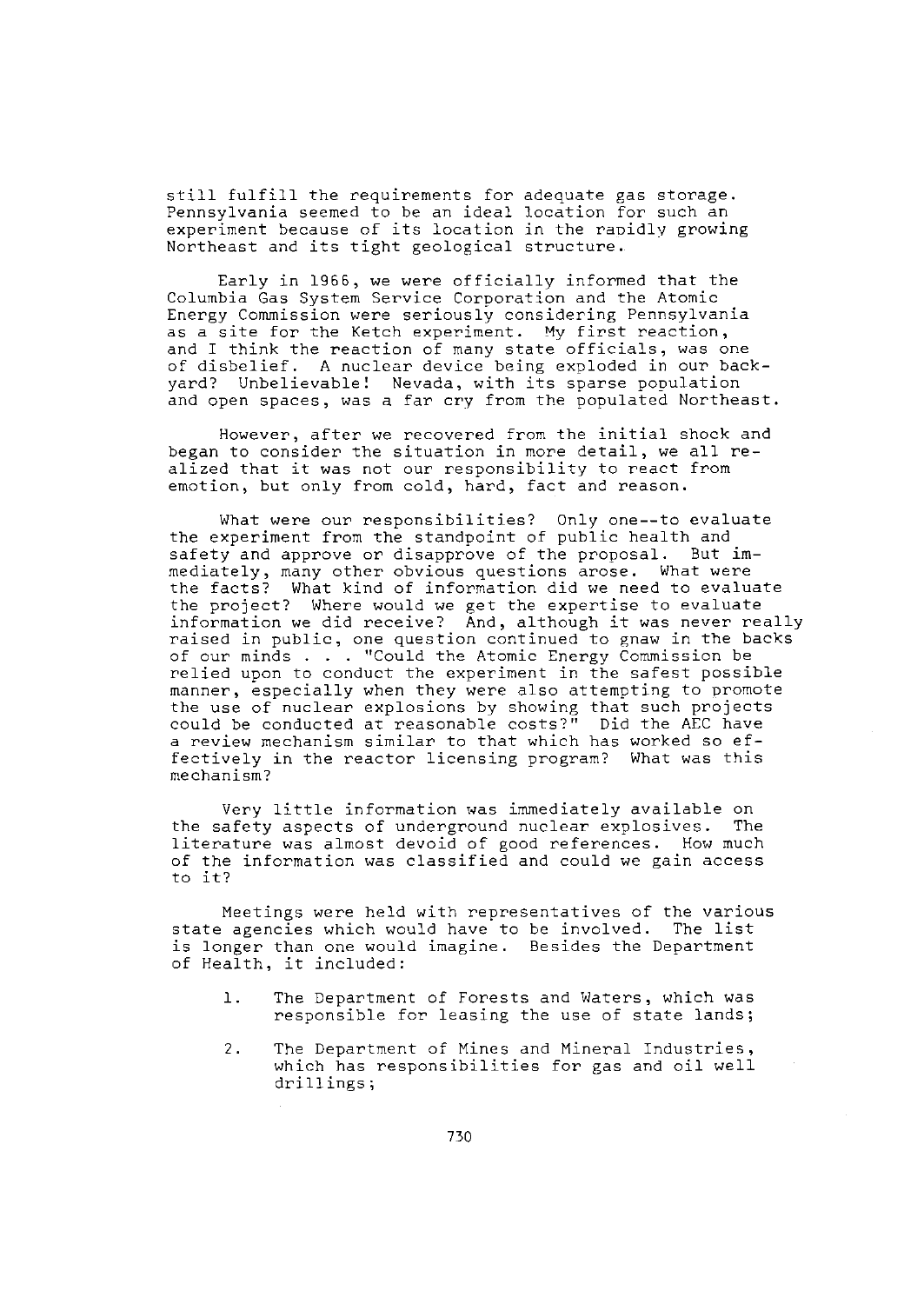- 3. The State Geological Survey, which had interest in the information to be obtained during the evaluation phase of the project;
- 4. The State Fish and Game Commissions were involved, because of possible effects on the wildlife;
- 5. The Public Utility Commission, which regulates the local gas industry; and
- 6. The Department of Commerce, because of its role in the developmental aspects of the atomic energy industry.

In January of 1966, former Governor Scranton signed into law the Atomic Energy Development and Radiation Control Act. This law provided, and I think rightly, that the developmental aspects of atomic energy be placed in the existing Pennsylvania Department of Commerce and that regulatory activities be placed in the Department of Health. It also provided for an Advisory Committee to assist both Departments in the administration of their respective endeavors. These nine committee members were appointed by the Governor, confirmed by the Senate, and represented the varied interests in and aspects of atomic energy, and included individuals from industry, labor, education, medicine, radiology, health physics, and related sciences.

The Committee is directed to make recommendations to the Department of Health, review rules and regulations, and furnish such technical advice as may be required on matters relating to the control of radiation.

The Ketch proposal was discussed in detail, and as more and more information became available, the Governor and the Departments requested a complete evaluation of the project including appropriate recommendations. A special "Ketch" subcommittee was established by the Advisory Committee to provide additional scientific expertise in areas which were not covered by individuals on the main committee. It was chaired by an expert in nuclear engineering and presently the Dean of Engineering at The Pennsylvania State University. Additional experts in the areas of geology, geophysics, and underground engineering were appointed to the Ketch subcommittee.

Besides numerous contacts in Pennsylvania with officials of the AEC Plowshare Program, the Lawrence Radiation Laboratory, the Public Health Service, the AEC Nevada Operations Office, and the gas company, a group of representatives of the subcommittee and the various departments visited the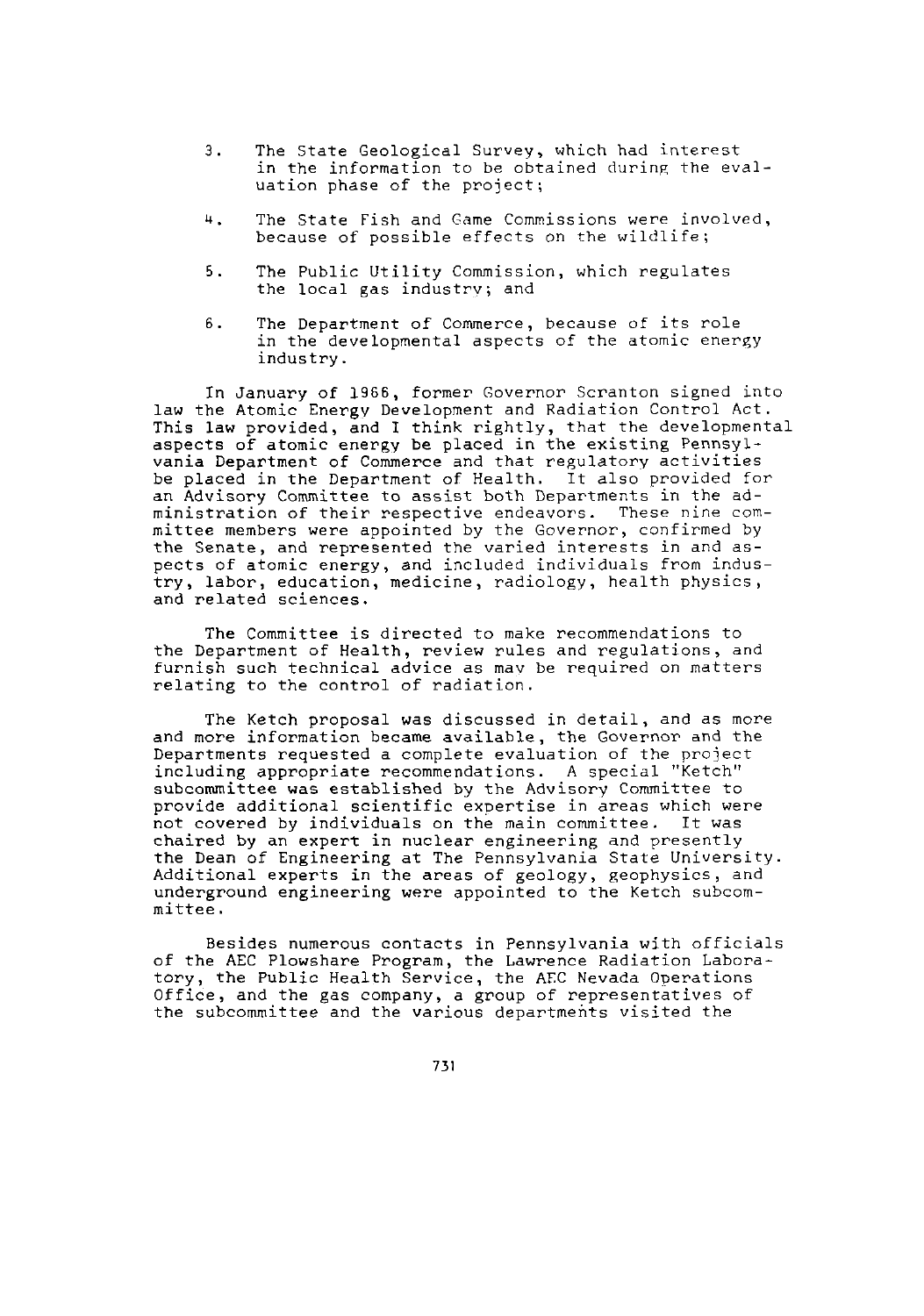Nevada Test Site and the Nevada Operations Office to discuss the project in greater detail and to have some additional specific questions answered. At no time were we told that the information was not available.

We were also invited to the Gasbuggy Symposium, and I received a personal invitation to work with the Public Health Service's environmental monitoring team during the briefing sessions and during the actual Gasbuggy detonation. There was no question that an effective rapport was being established between the Federal and State Governments to assure that joint decisions concerning the safety of the project could be made.

The "Ketch" subcommittee had, in the meantime, completed its work on reviewing the proposal. The report was accepted<br>and forwarded to the Governor and the Departments concerned. The report and its recommendations are indeed the most significant single document from Pennsylvania on this project.

One of the problems arose from the method in which the "Project Ketch" proposal was submitted. The proposal was separated into five distinct phases as follows:

- 1. Site evaluation and confirmation
- 2. Execution
- 3. Chimney environment measurements
- 4. Storage facility development
- S. Operation

The Phase I portion of the project included exploratory drilling, logging and pressure testing, safety surveys, permeability and high pressure tests, and some urface construction. The Advisory Committee concerned itself primarily with a technical review of Phase I only, since much of the information needed to verify the safety of the project could only be obtained during that phase. Its conclusions and recommendations can be summarized as follows:

The committee believed that adequate details concerning the test work to be done during Phase I could be established by the AEC and the gas company as the Phase I portion proceeded. Therefore, the committee recommended that approval be given to proceed with this phase only provided:

1. That the phase would encompass all data and calculations necessary to confirm the site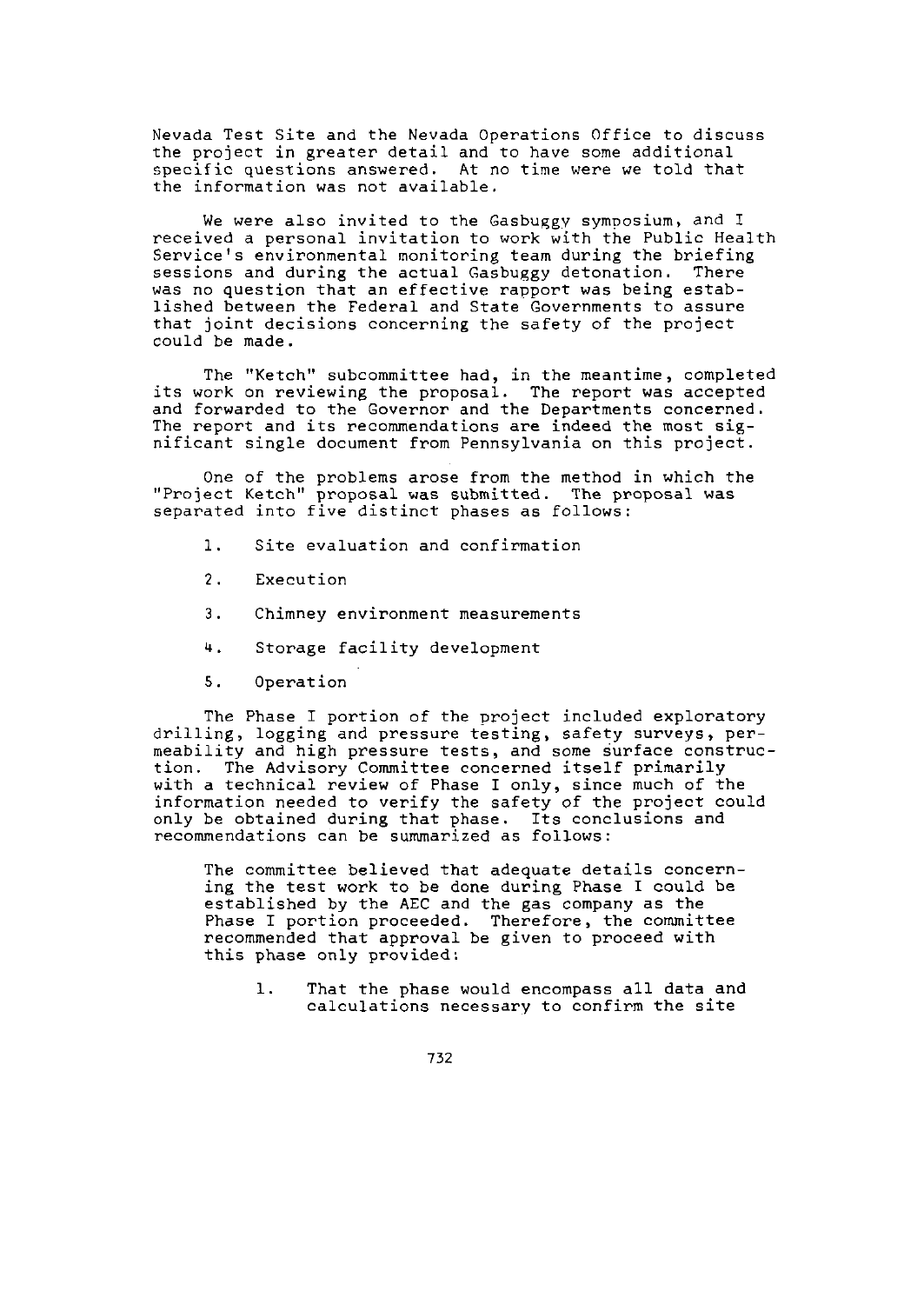acceptability and that certain questions raised in the complete report would receive adequate attention.

- 2. That an opportunity would be provided at the end of Phase I for an effective safety review by the AEC, utilizing the Panel of Safety Consultants, the Test Evaluation Panel, the Test Manager's Advisory Panel, and for Commonwealth representatives to review the findings before aproval would be granted for Phase II.
- 3. That there would be assurance of appropriate compensation for any property damage or unlikely personal risks.

To quote directly from the report:

"Commonwealth approval to proceed with Phase II and the subsequent phases of the project should be given after the Phase I evaluation, if it is found that a favorable decision by the AEC was based on an adequate and competent safety review to ascertain that the test would be accomplished without injury to people, either directly or indirectly, and without acceptable damage to the ecological system and natural and man-made structures."

Governor Shafer, in letters to Chairman Seaborg and the Columbia Gas Company, granted Commonwealth approval to proceed with the first phase of the project, listing the stipulations of the Advisory Committee's recommendations.

The project, as many of you know, is now in a state of limbo, or in one of the other states in proximity to Pennsylvania. Why was the project postponed?

One of the first recommendations made during discussions with the parties involved, was that an effective, large public information program be established jointly by the AEC, the Commonwealth, and the gas company. It was obvious that the reactions of individuals in the public would be similar to our first reaction. Pennsylvania has been one of the leaders in the atomic energy field. There are now 13 operating or planned power reactors in the state. There has been no adverse public response to these projects, mainly as a result of an effective long-term public relations pogram. Nuclear reactors are an accepted risk. However, nuclear explosives are not.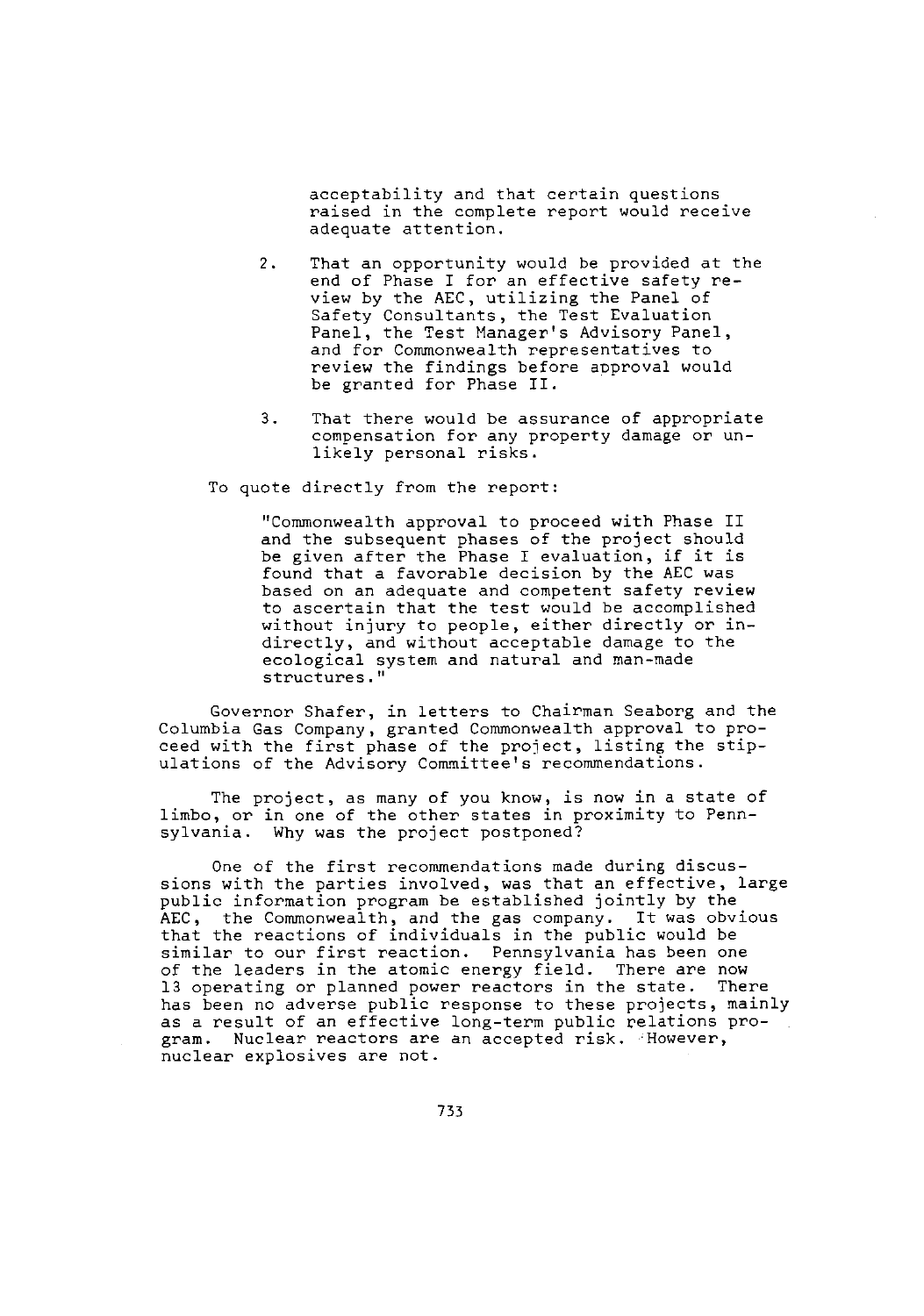The response to our recommendation for a joint public information program went unheeded. Yes, public forums were held in the area; many man-miles were traveled by representatives of the Lawrence Radiation Laboratory, the AEC, the PHS, and the Columbia Gas Company to explain the project in<br>detail to all interested groups. But once the adverse public<br>reaction had begun, primarily out of fear, it was impossible to stop. Citizens groups were formed, signatures were obtained, and vocal critics of the project garnered much newspaper space.

The following slides, which were made from selected newspaper headlines, can tell the story much better than I can.

The title of this presentation is "The Role of a State Health Agency in an Underground Nuclear Experiment." Our role in this experiment ended rather abruptly, but it should have been two-fold--to protect the public health, naturally, but also to inform the public of that role and the steps we were taking to carry it out.

However, we, as a health agency, should not be placed in a position of promoting the project. This is the responsibility of those agencies and companies which are proposing<br>it. I strongly urge that the experience in Pennsylvania I strongly urge that the experience in Pennsylvania not be quickly forgotten, but that an immediate effort be made by the Atomic Energy Commission to establish an effecmase of our income more informational campaign. With proper direc-<br>tion, such a program could have stopped the groundswell be fore it became unmanageable, and would have allowed for a proper and unemotional evaluation of the safety of the project.

What did we all learn? A real lesson in the potent power of public opinion!